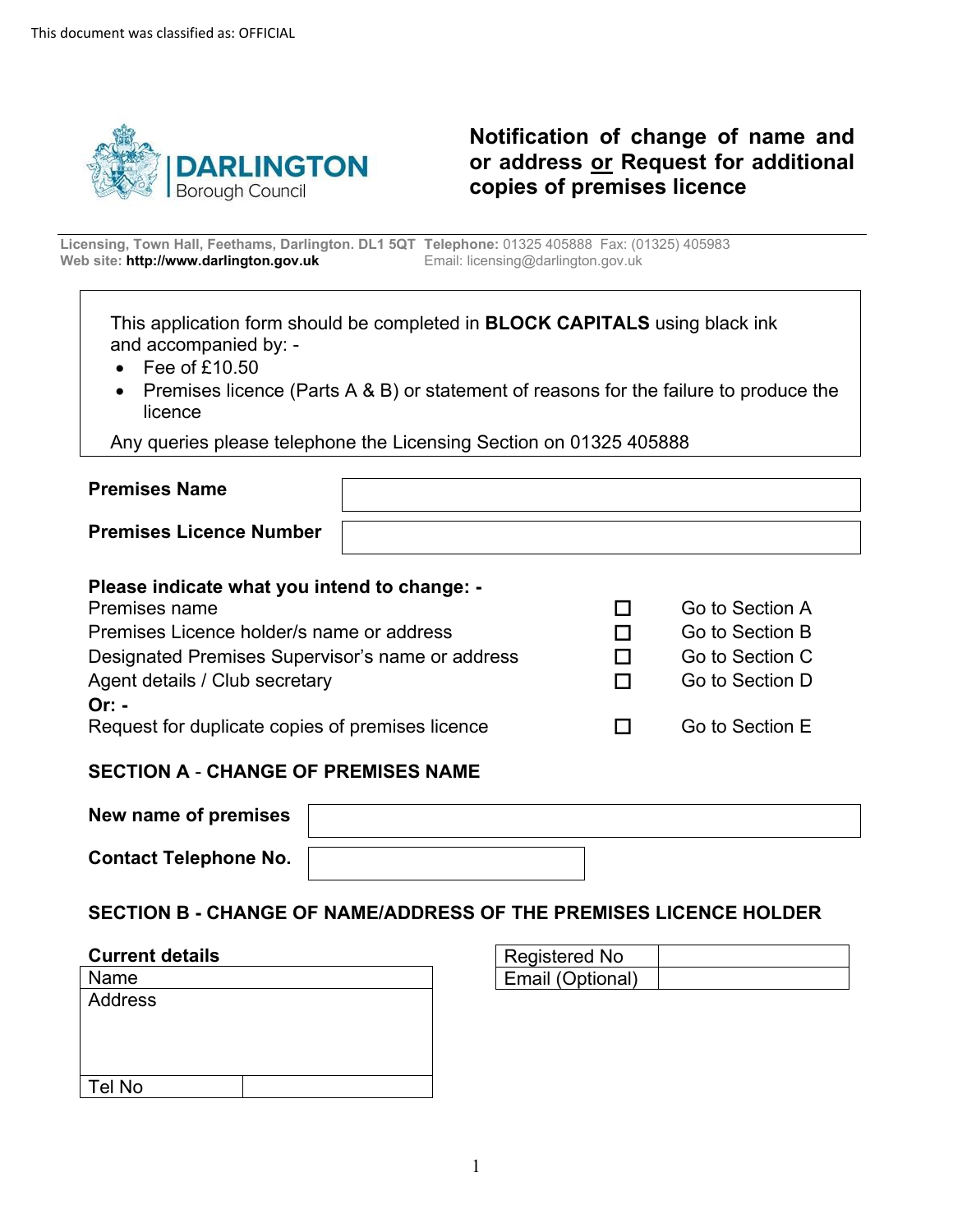## **New details** Tel No

Name **Address**  Registered No Email (Optional)